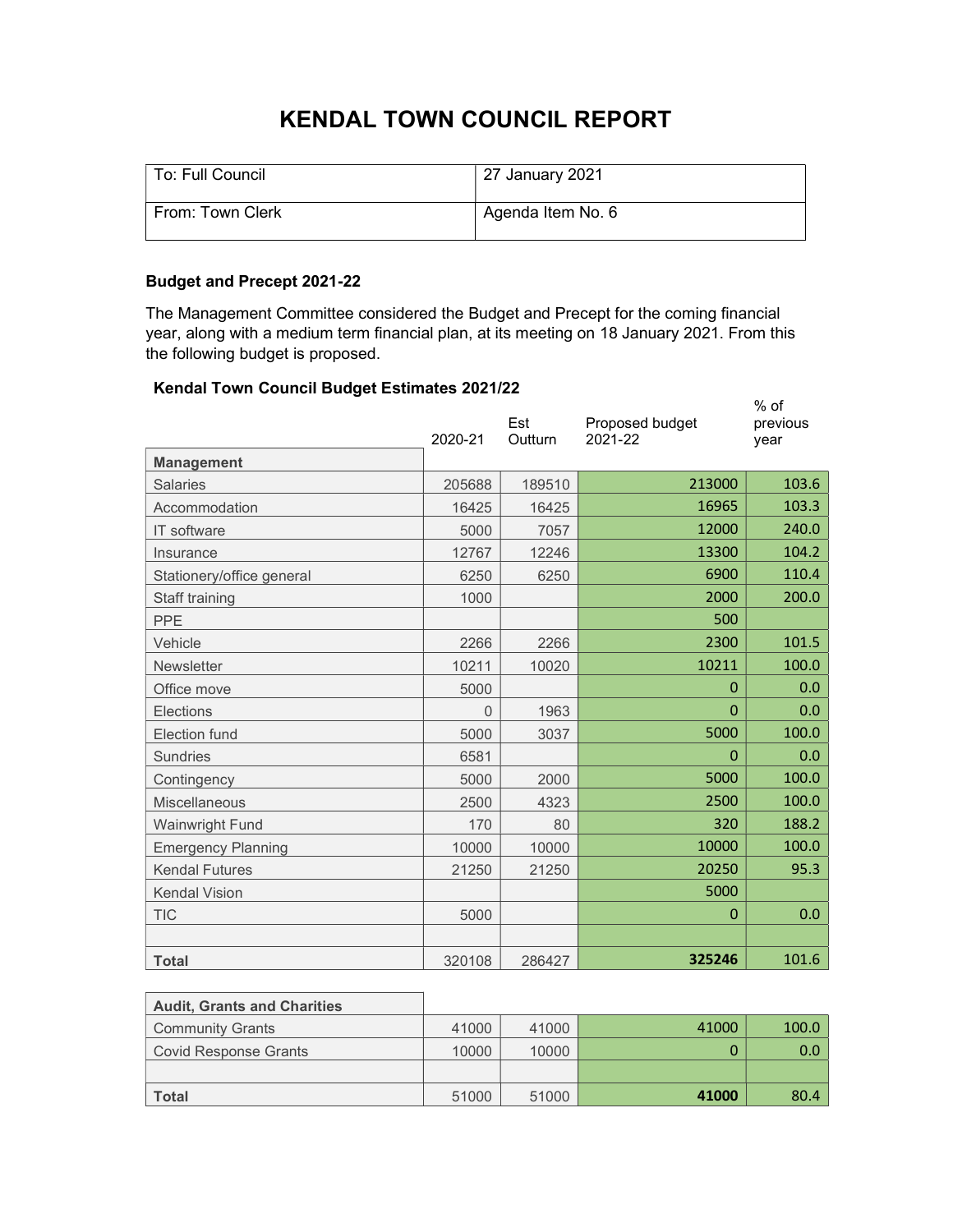| <b>Mayorality and Arts</b> |       |      |       |       |
|----------------------------|-------|------|-------|-------|
| <b>Mayoral Allowance</b>   | 5150  | 5150 | 5150  | 100.0 |
| Mayoral Travel             | 800   | 200  | 800   | 100.0 |
| <b>Mayoral Functions</b>   | 6700  | 1159 | 6700  | 100.0 |
| Twinning                   | 2500  | 600  | 2500  | 100.0 |
| <b>Exhibitions</b>         | 1500  | 0    | 1500  | 100.0 |
| Museum                     | 2000  | 200  | 2000  | 100.0 |
| <b>K-Shoes Collection</b>  | 5000  | 0    | 0     | 0.0   |
|                            |       |      |       |       |
| <b>Total</b>               | 23650 | 7309 | 18650 | 78.9  |

| <b>Christmas Lights and Festivals</b> |       |       |       |       |
|---------------------------------------|-------|-------|-------|-------|
| Christmas Lights installation and     |       |       |       |       |
| storage                               | 15150 | 14000 | 17175 | 113.4 |
| Infrastructure development &          |       |       |       |       |
| maintenance                           | 9084  |       | 10000 | 110.1 |
| Christmas electricity                 | 650   | 650   | 675   | 103.8 |
| Christmas lights switch on            | 3000  | 3000  | 3000  | 100.0 |
| <b>Bunting</b>                        | 1200  | 1200  | 1200  | 100.0 |
| <b>Festival Grants</b>                | 35000 | 35000 | 35000 | 100.0 |
|                                       |       |       |       |       |
| <b>Total</b>                          | 64084 | 53850 | 67050 | 104.6 |

| Kendal in Bloom            |       |       |       |       |
|----------------------------|-------|-------|-------|-------|
| <b>Floral Displays</b>     | 21500 | 17846 | 21500 | 100.0 |
| <b>Projects and Grants</b> | 8700  |       | 8700  | 100.0 |
|                            |       |       |       |       |
| <b>Total</b>               | 30200 | 17846 | 30200 | 100.0 |

 $\overline{\phantom{0}}$ 

| <b>Environment and Highways</b>  |       |          |       |       |
|----------------------------------|-------|----------|-------|-------|
| <b>Bins</b>                      | 2500  | 1560     | 2500  | 100.0 |
| Infrastructure improvements      | 3500  | 3500     | 3500  | 100.0 |
| Signage                          | 11680 | 11680    | 0     | 0.0   |
| Footway lighting                 | 2680  | 2680     | 4917  | 183.5 |
| Somervell Garden                 | 500   | $\Omega$ | 1500  | 300.0 |
| <b>Planters</b>                  | 4000  | 4000     | 0     | 0.0   |
| <b>Climate Change</b>            | 10400 | 10400    | 10000 | 96.2  |
| Biodiversity schemes and grants  | 6600  | 6600     | 11000 | 166.7 |
| 20mph                            | 12000 | 7600     | 10000 | 83.3  |
| Parks improvement                | 10000 | 10000    | 0     | 0.0   |
| Environmental improvement        | 13266 | 13266    | 0     | 0.0   |
| Cycling and walking              | O     | $\Omega$ | 12500 | 0.0   |
| <b>FRSWG Connectivity scheme</b> | O     | $\Omega$ | 15000 |       |
| <b>CCTV</b>                      | 4500  | 4500     | 1500  | 33.3  |
| Defib                            |       |          | 1600  |       |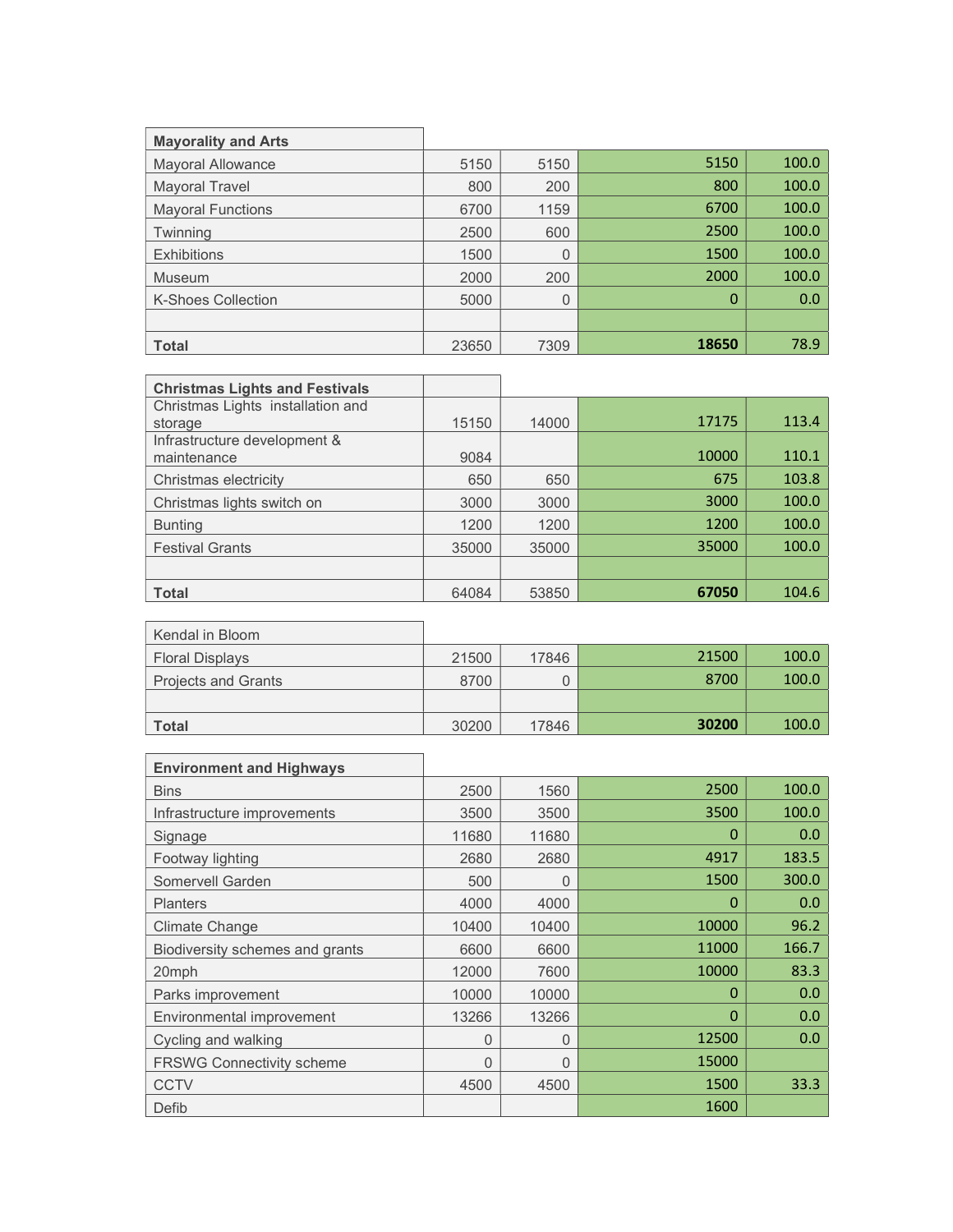| <b>Total</b> | 81626 | 75786 | 74017 | 90.7 |
|--------------|-------|-------|-------|------|

| <b>Allotments</b>            |       |       |       |       |
|------------------------------|-------|-------|-------|-------|
| Capital spending             | 10000 | 10000 | 5000  | 50.0  |
| Revenue spending/maintenance | 6695  | 6695  | 7806  | 116.6 |
| Water                        | 1545  | 1545  | 1792  | 116.0 |
| Rent                         | 876   | 876   | 900   | 102.7 |
| Pest control                 | 1030  | 1030  | 2500  | 242.7 |
| Contribution to reserve      | 1110  | 520   | 0     | 0.0   |
|                              |       |       |       |       |
| <b>Total</b>                 | 21256 | 20666 | 17998 | 84.7  |

| <b>Planning</b>     |       |       |       |       |
|---------------------|-------|-------|-------|-------|
| <b>FRSWG</b> scheme | 35000 | 35000 | 35000 | 100.0 |
|                     |       |       |       |       |
| <b>Total</b>        | 35000 | 35000 | 35000 | 100.0 |

 $\overline{\phantom{a}}$ 

<u> 1989 - Johann Barn, amerikansk politiker (d. 1989)</u>

| Total Budgeted Expenditure | 626924 | 547884 | 609161 |  |
|----------------------------|--------|--------|--------|--|

| <b>Revenue</b>                   |          |        |          |        |
|----------------------------------|----------|--------|----------|--------|
| Allotment rent                   | 22262    | 22250  | 22707    | 102.0  |
| <b>Bank interest</b>             | 1935     | 1465   | 1470     | 76.0   |
| <b>CIL Funding</b>               | 0        | 9025   | 0        | 0.0    |
| Other Grants or income           | 550      | 10000  | 550      | 0.0    |
| <b>Council Tax Support Grant</b> | 31900    | 31900  | 33347    | 104.5  |
| <b>Precept</b>                   | 450405   | 450405 | 460812   | 102.3  |
| <b>Total Income</b>              | 507052   | 525045 | 518886   | 102.3  |
| From reserves                    | 119872   | 22839  | 90275    |        |
|                                  |          |        |          |        |
| <b>Council Tax Base</b>          | 10500.63 |        | 10430.64 | 99.3   |
|                                  |          |        |          |        |
| <b>Council Tax Band D</b>        | 42.89    |        | 44.18    | 103.00 |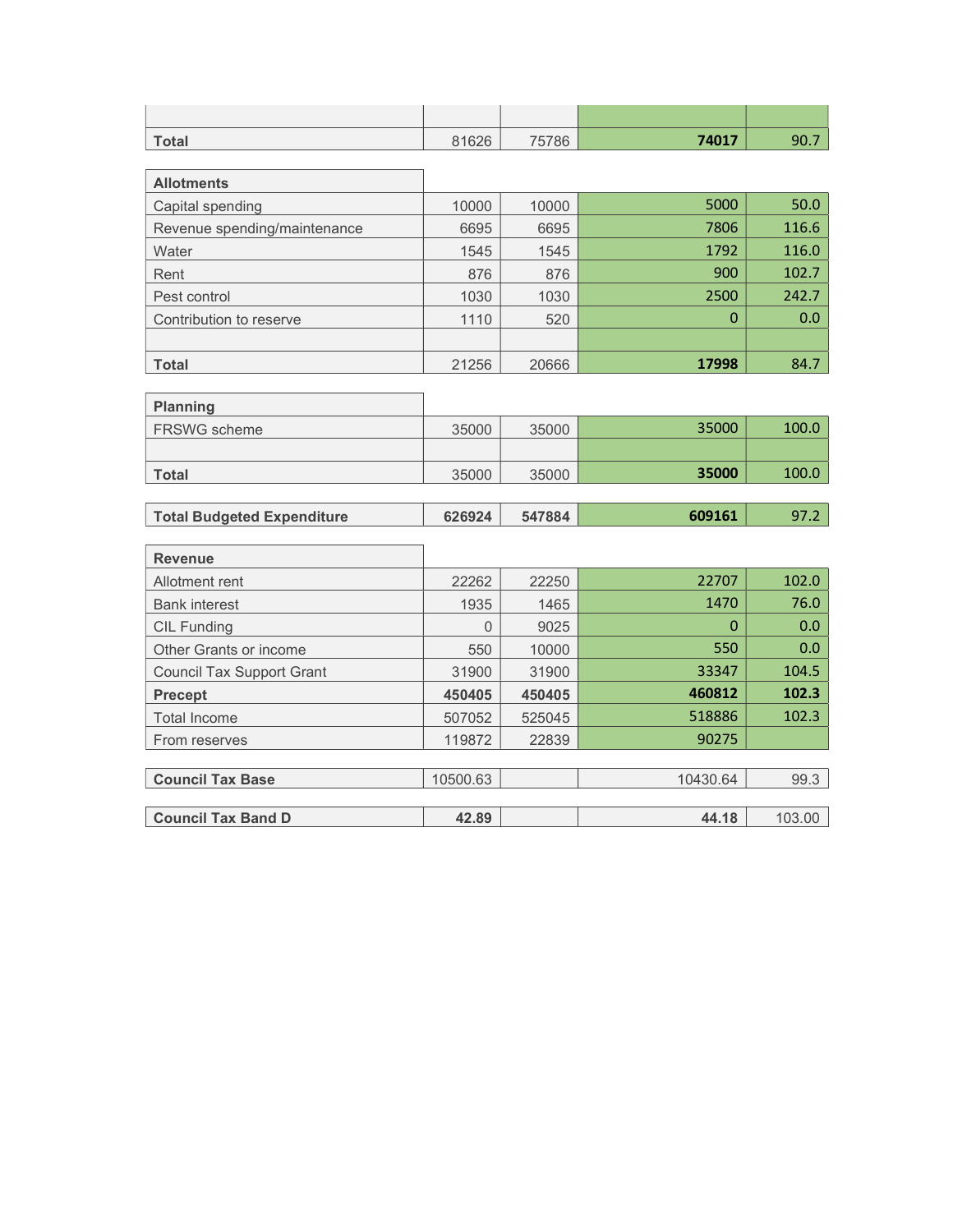### Development Bids 2021-22

The Budget plan includes items that grow the budget from the baseline. Committees have requested the following new and additional expenditure for the coming financial year to achieve projects consonant with the Town Council's Action Plan aims.

Other Committees have requested budgetary alignment with the previous year, reflecting any uplift in the budget proposed in 2020/21. This includes proposals from the Management Committee dealt with elsewhere on the agenda, to make changes to the staffing structure necessary to deal with the departure of the current treasurer and meet the needs of the Council to deliver its programme.

The total value of the Development Plan is £97,350 in the coming financial year. In the main budget table the values have been added to the base budget, where they represent growth of the base budget.

#### Management Committee

Ongoing support to Kendal Futures and the Kendal Vision initiative.

| Support for Co-ordinator                     | 7750  |
|----------------------------------------------|-------|
| Delivering the Action Plan                   | 5000  |
| Kendal Destination Website (funded by Kendal | 6000  |
| Futures)                                     |       |
| <b>Kendal Vision Next Steps</b>              | 5000  |
| Semi-permanent banners in Kirkland           | 1500  |
| Total                                        | 25250 |

#### Environment and Highway

Schemes which develop and enhance the Town's sustainability

| Additional FRSWG connectivity scheme (E&H) | 15000 |
|--------------------------------------------|-------|
| Town Centre De-fib                         | 1600  |
| <b>Belmont Garden</b>                      | 1000  |
| <b>Kendal Composting</b>                   | 5000  |
| <b>LCWIP</b>                               | 5000  |
| Somervell Garden                           | 1500  |
| pump track                                 | 2000  |
| 20 mph                                     | 10000 |
| Lancaster Canal Regeneration Partnership   | 5500  |
| <b>Biodiversity projects</b>               | 11000 |
| Total                                      | 57600 |

## Allotments

| ≅remova∟ |         |
|----------|---------|
| nc.      | $-0.00$ |
| ASDESIOS | n.      |
|          | טעי.    |
|          |         |

#### Kendal in Bloom

| 2021<br>KiB<br>--<br>$   -$<br>.<br>.<br>tor<br>olar<br>itina<br>stainable<br>.וור | 206.<br>-- |
|------------------------------------------------------------------------------------|------------|
|                                                                                    |            |

#### Christmas Lights and Festivals

| .500<br>-in<br>Holders<br>`hrı<<br>~~~<br>rees:<br>паэ<br>- 15511<br>ັ |
|------------------------------------------------------------------------|
|------------------------------------------------------------------------|